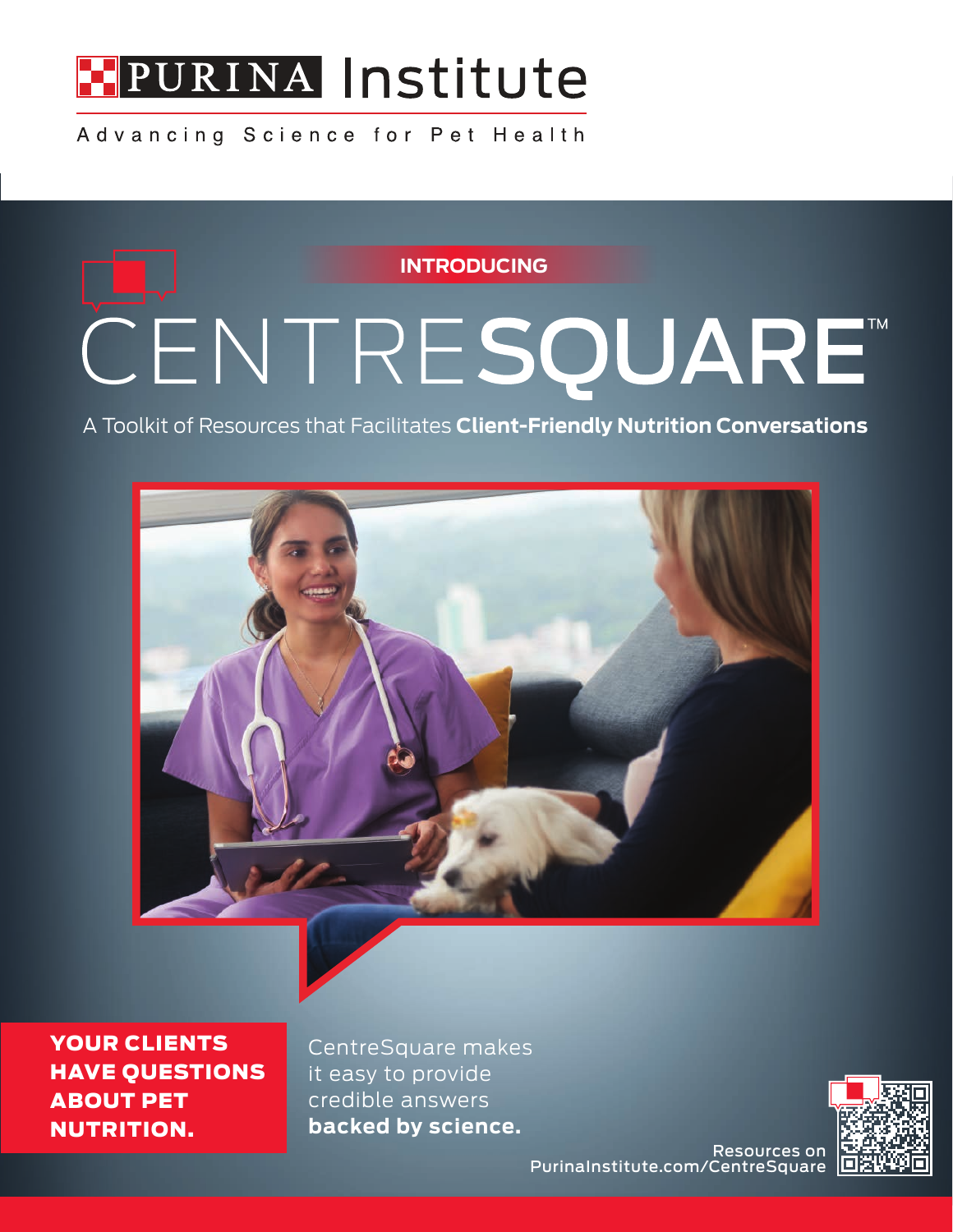

Advancing Science for Pet Health

*Do you want an easier way to provide trustworthy and practical nutrition information that your clients want and need?* 

*Do you need to save time when it comes to learning about and communicating to your clients about nutrition?* 

*Do you struggle finding the best credible answers for your clients' nutrition questions all in one place?*

*Do you find it challenging to navigate among many resources to help train your staff on nutrition?* 

## INTRODUCING CENTRESQUARE™

## KEY BENEFITS

- A one-stop online resource for the most up-to-date nutrition information backed by science
- Condensed, bite-sized content delivers answers quickly and succinctly in language your clients can understand
- Search functionality lets you find topics of interest fast
- Conversation Starters aid client engagement
- Nutrition Conversation Tips Video Series delivers how-to advice
- Practice Scenarios bundle relevant resources for your most common patients
- $\blacksquare$  Easy to download/print/share information for you or for your clients

DID YOU KNOW THAT **83%** OF NTS SAY THEY RI IST TH VETERINARIAN'S CE WHEN IT COMES TO NUTRITION?

Purina Institute and I share a passion and belief in the power of nutrition to impact pet health. As a veterinarian and educator, my goal is to promote nutrition education to make it easier for practitioners to implement nutrition in the care of their patients. The materials and tools on CentreSquare are designed to help have those conversations and make implementing nutrition knowledge easier as you care for pets every day.

> *— Julie A. Churchill, DVM, PhD, DACVN Board Certified Nutritionist® Professor, Veterinary Nutrition Associate Medical Director*

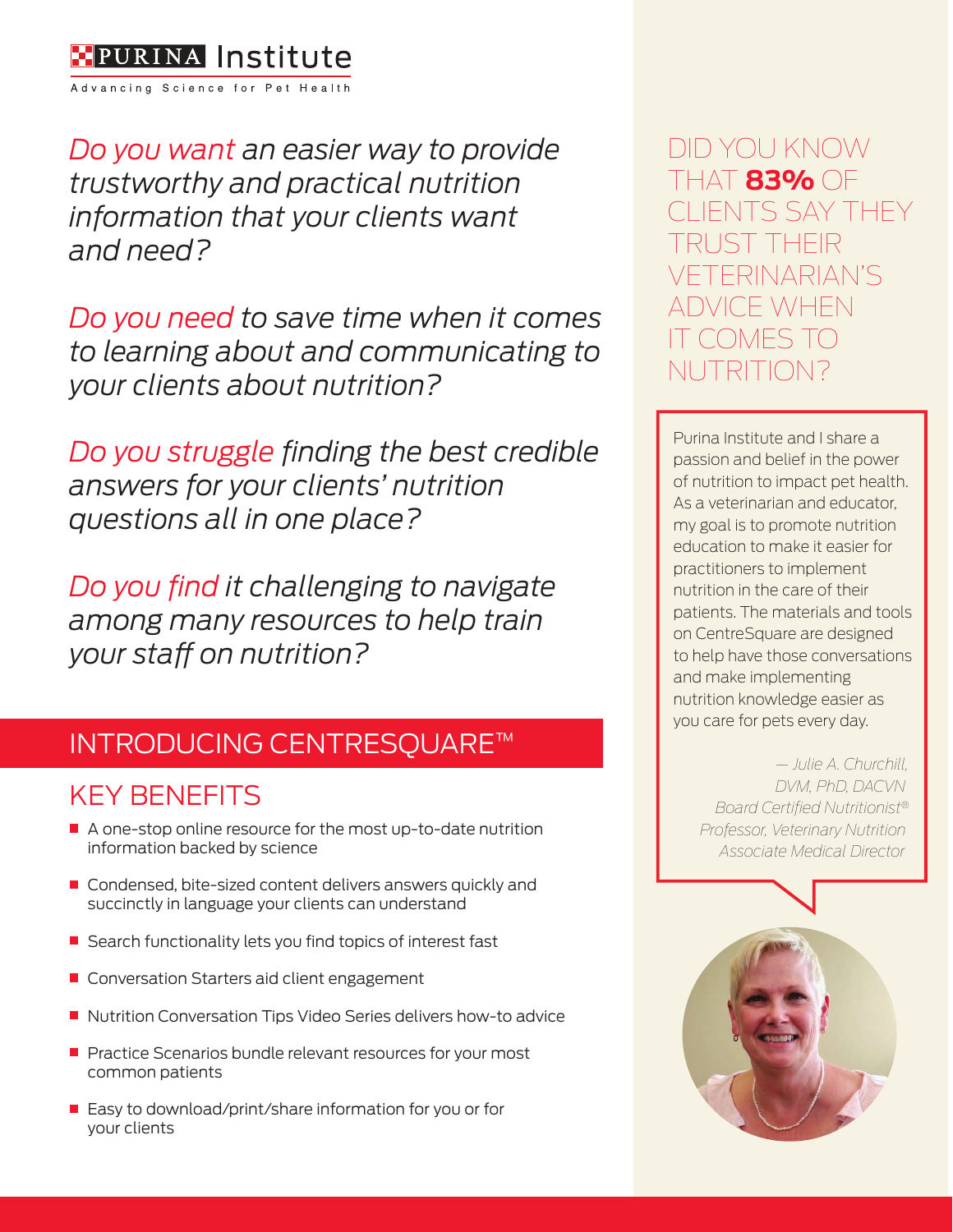## **H**PURINA Institute

Advancing Science for Pet Health

## WHAT BUSY VETERINARY PROFESSIONALS ARE SAYING ABOUT CENTRESQUARE:



Easy to read information for owners that backs up what you are recommending is priceless in my opinion.

 *– Veterinary Technician*



#### **IT'S EASY TO USE**

% of veterinary professionals agree the key messages and information are **easy to relay** to pet owners.

#### IT SAVES ME TIME

"It Saves Me Time" was indicated by many veterinary professionals as something they liked about CentreSquare.

WHETHER YOU HAVE FIVE MINUTES OR 30 MINUTES, YOU WILL ALWAYS FIND SOMETHING HELPFUL AND RELEVANT ON CENTRESQUARE.

An easy spot for clinic members to gain fast access to any information the patient or parent needs at that moment. It is also a great tool to use just trying to gain more information for a personal interest.

 *– Veterinary Assistant*

Saves so much time on our end and is so convenient for owners.  *– Veterinary Technician*

Purina Institute conducted a CentreSquare pilot study among veterinary professionals in the US and Canada which ran from June 21 - July 27, 2021. An online survey was conducted after 4 weeks of access to CentreSquare with data being collected from 24 veterinary clinics. Total sample size of respondents was 74. This pilot study is the source for the above data and quotations.